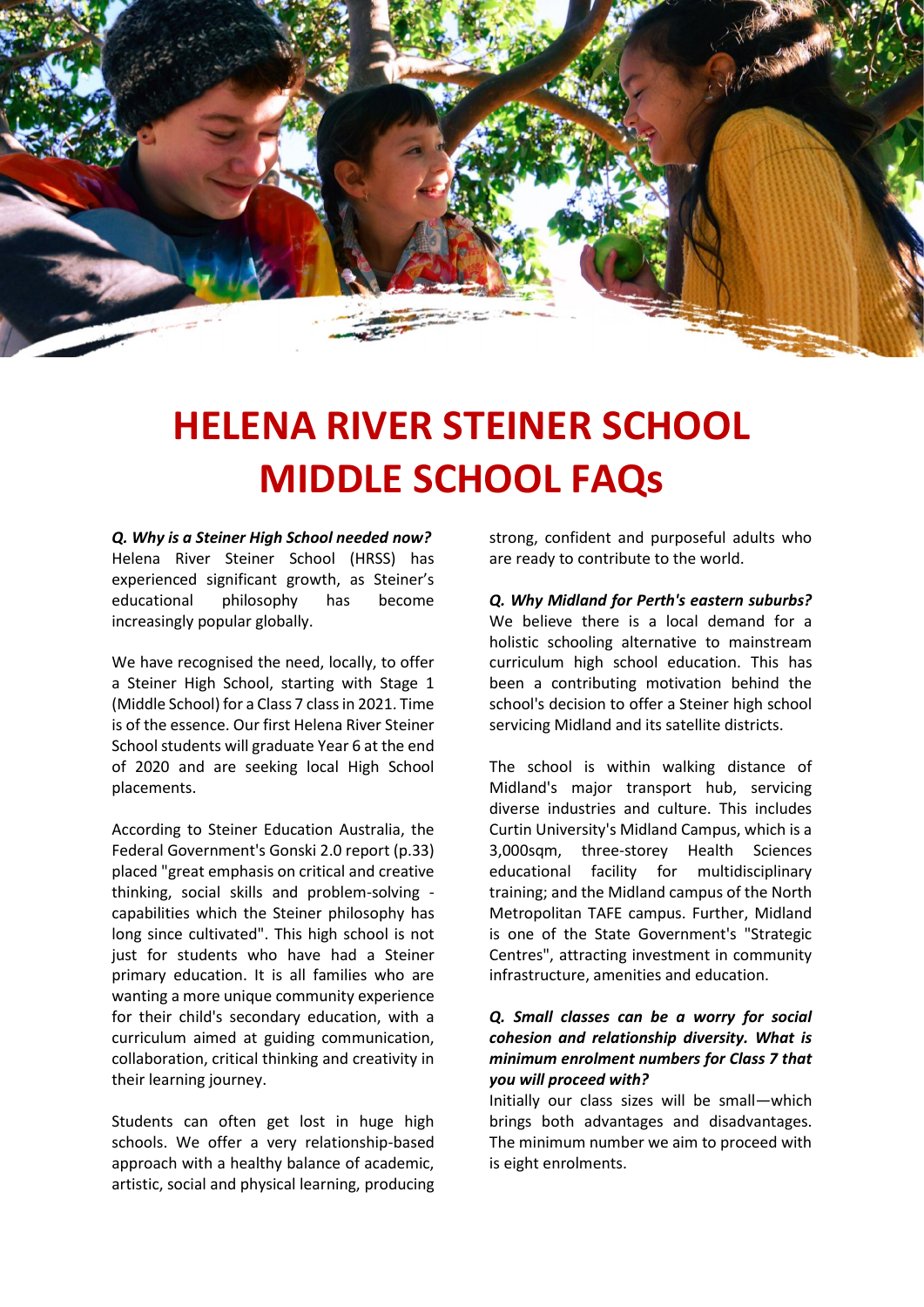

HRSS is committed to building healthy social, emotional and cognitive relationships and shared cultures, in all our classes, using a restorative approach to working with children, parents and teachers on any classroom relationship concerns brought to either the Teacher, Principal or Faculty Coordinator.

*Q. How do Steiner Schools accommodate academic and culturally diverse capability(\*)?* Steiner schools hesitate to categorise children; differentiation in a Steiner classroom is inherent in the pedagogical approach and philosophy.

A given child's weaknesses in one area, whether cognitive, emotional or physical, will usually be balanced by strengths in another area. It is the teacher's job to try to bring the child's whole being into balance.

A child having difficulty with the material might be given extra help by the teacher or by parents; tutoring and an individual learning plan might also be arranged. Correspondingly, a child who picked up the material quickly might be given harder problems of the same sort to work on or might be asked to help a child who was having trouble.

HRSS will work with parents supporting their children at home, and the Teacher, to meet children's individual learning journeys.

Applicable support funding and resources will be sourced.

## *Q. How well do Steiner high school graduates do in tertiary education if they have not sat the ATAR exams(\*)?*

Steiner graduates have been accepted as students into and have graduated from some of the most prestigious colleges and universities in Australia.

Steiner students have been graduating from Steiner schools for over forty years—*Glenaeon* in Sydney, established in 1957, is the oldest Australian Steiner school. The oldest Western Australian Steiner High School graduates turn 41 this year. Many are University Graduates and Post-graduates, with their own children enrolled in WA Steiner Schools.

HRSS will be discussing alternative entry pathways with WA universities for its Class 12 graduates, who will be educated in line with the Australian Steiner Curriculum Framework (ASCF) and undertake their Class 12 major research project in their final year. Information on a recently announced University of Western Australia alternative pathways research project can be found at: [https://www.uwa.edu.au/news/article/2020/](https://www.uwa.edu.au/news/article/2020/august/new-study-to-investigate-results-of-alternative-pathways-to-atar) [august/new-study-to-investigate-results-of](https://www.uwa.edu.au/news/article/2020/august/new-study-to-investigate-results-of-alternative-pathways-to-atar)[alternative-pathways-to-atar](https://www.uwa.edu.au/news/article/2020/august/new-study-to-investigate-results-of-alternative-pathways-to-atar)'

# *Q. Will HRSS Middle School students study digital technologies(\*\*)?*

HRSS will develop its Digital Technologies approach in consultation with the Class Teachers and in line with the ASCF.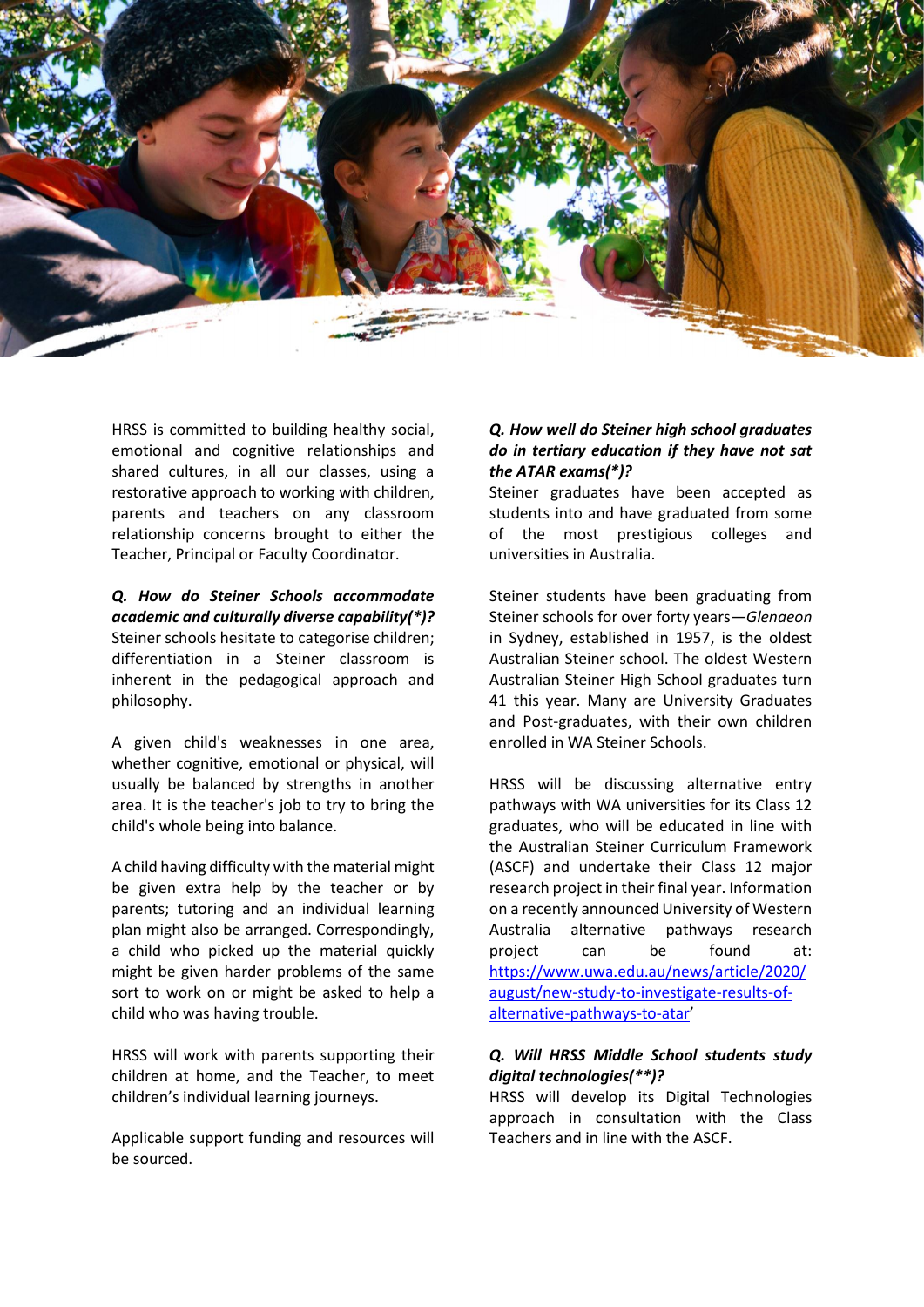

Learning to navigate the interface between the analogue and digital world is crucial for the wellbeing of young people, and it is best served by starting with a good grasp of analogue technology in the early years.

As is the case in the application of all curricula, the professional discretion of the teacher and school allows for adjustments to meet the needs of an individual cohort of students. In the ASCF, Digital Technologies from 7-10 is not an elective subject, but mandatory for all Steiner schools.

## *Q. Why are digital technologies introduced in Middle School not Primary School(\*\*)?*

An important principle underpinning Steiner education is that young children need to communicate and learn deeply without the mediation of complex technology.

This 'unplugged' experience is seen as crucial for children to develop an uncluttered selfimage and self- efficacy. Based on their rich communication skills and ability to produce original creative work, students are well placed to master digital technologies in high school. Many of the skills children learn holistically are transferable to digital technology:

- How digital technologies work sequential steps, algorithms, and data recording and analysis.
- Creative use of digital technologies activities to meet challenges, communicating ideas, and technological safety.

• Research and analysis – creating complex patterns and representing that using pictures, charts and diagrams, and understanding how numbers and symbols can represent data.

The skills they learn in primary are transferable to a digital world – critical thinking, problem solving, creativity and collaboration for example. What they miss is the impact that technology has on early memory development – research demonstrates that calculators, spell-check and Google-search have been implicit in developing skills at the expense of memory.

When Steiner educated students enter high school their high school years, they embrace digital technologies effectively, creatively and ethically.

## *Q. Who is involved with developing and establishing the High School?*

An Expression of Interest to form a High School Advisory Group attracted applications from current and past Steiner High School Teachers and Administrators. Four people are volunteering their time, expertise and energy to assist the Board, Principal and Faculties create the foundation of the HRSS High School Stage 1 – our 2021 Middle School.

The newly appointed Class 7 Teacher will join the Advisory Group next term, and brings with him a wealth of classroom, curriculum planning and administration experience and expertise.